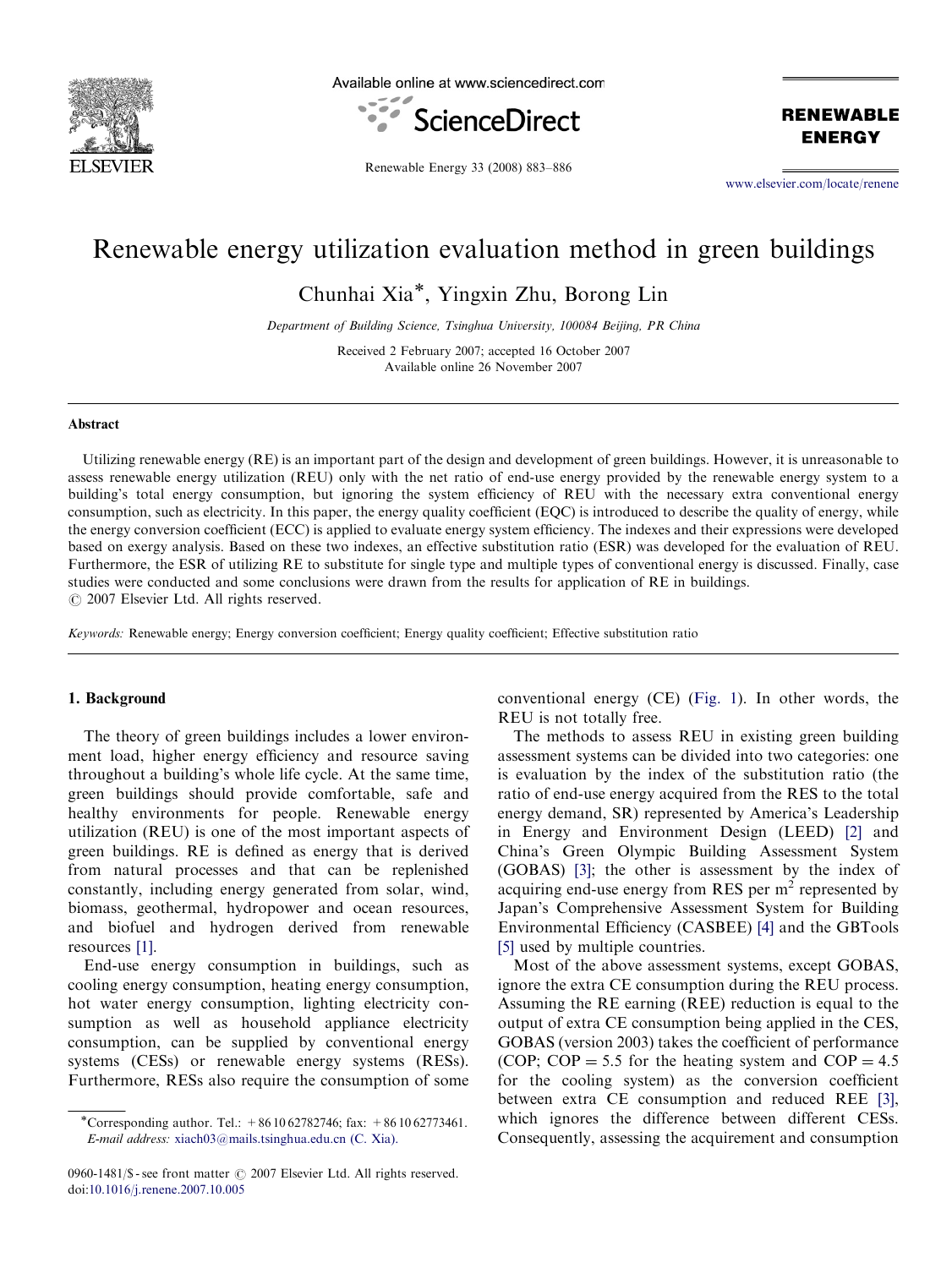<span id="page-1-0"></span>

Fig. 1. Building energy consumption flowchart.

of RESs is an important issue for the development of REU in buildings.

#### 2. Exergy analysis of energy system

Existing energy efficiency assessment methods always focus only on the energy quantity, but ignore the energy quality [\[6,7\]](#page--1-0). Based on the exergy principle [\[8\]](#page--1-0), energy transfer includes work and heat. When work is converted into heat, the quality of energy depreciates. As a result, the ratio of work, which can be delivered to its surroundings, to total energy can be used as a measurement of the energy quality, which is defined as the Energy Quality Coefficient (EQC) in GOBAS [\[3\]](#page--1-0) and is calculated by

$$
\lambda = \frac{W}{Q},\tag{1}
$$

where  $Q$  is the total quantity of energy (GJ), and  $W$ denotes the exergy of energy (GJ).

Moreover, GOBAS developed the Energy Conversion Coefficient (ECC) as an index to assess the efficiency of HVAC systems. ECC, which considers both energy quantity and energy quality, is defined as the amount of energy acquirement from one GJ's energy consumption, and both energy quantity and quality are measured by exergy Eq. (2):

$$
ECC_{\text{HVAC}} = \frac{Q_{\text{C}}\lambda_{\text{C}} + Q_{\text{H}}\lambda_{\text{H}} + E\lambda_{\text{E}}}{\sum_{i}(W_{\text{HVAC}_{i}}\lambda_{i})},\tag{2}
$$

where  $Q_C/Q_H$  is the annual cooling/heating demand of a building cluster or a single building  $(GJ)$ ,  $E$  is the annual electric power output from a CCHP system (GJ),  $W_{\text{HVAC}_i}$ is the annual consumption of the  $i$  type energy for the HVAC system of a building site or single building (GJ) and  $\lambda_c$ ,  $\lambda_H$ ,  $\lambda_E$  as well as  $\lambda_i$  are the EQC of the cooling demand, heating demand, electricity and the  $i$  type energy, respectively, dimensionless.

#### 3. Renewable energy system

The essence of REU is converting RE to end-use energy with low CE consumption, which cannot always be ignored. If we deduce the principle of  $ECC_{HVAC}$  for the cooling and heating system in GOBAS to assess any building's CES, we can obtain

$$
\text{ECC}_{\text{CES},i} = \frac{\lambda_i Q_i}{\sum_{j=1}^{m_i} (\lambda_{\text{CES}\_\text{used},i,j} W_{\text{CES}\_\text{used},i,j})},\tag{3}
$$

where  $\text{ECC}_{\text{CES},i}$  denotes the ECC of the CES to acquire  $Q_i$ ,  $Q_i$  is the *i* type end-use energy demand (GJ),  $W_{\text{CES\_used},i,j}$  is the *j* type CE consumption of the CES to acquire  $Q_i$  (GJ), and  $\lambda_i$  and  $\lambda_{\text{CES}-used,i,j}$  are the EQC of  $Q_i$  and  $W_{\text{CES}-used,i,j}$ , respectively.

Similar to the  $\text{ECC}_{\text{CES},i}$ , we can define  $\text{ECC}_{\text{RES},i}$  to assess the efficiency of an RES as

$$
\text{ECC}_{\text{RES},i} = \frac{\lambda_{\text{RES},i} Q_{\text{RES},i}}{\sum\limits_{j=1}^{n_i} (\lambda_{\text{RES\_used},i,j} W_{\text{RES\_used},i,j})},\tag{4}
$$

where  $Q_{\text{RES},i}$  is the *i* type end-use energy demand of a building acquired by RES (GJ),  $W_{RES\_used,i,j}$  is the extra CE consumption to obtain  $Q_{\text{RES},i}$  (GJ) and  $\lambda_{\text{RES},i}$  and  $\lambda_{RES\_used,i,j}$  are the EQC of  $Q_{RES,i}$  and  $W_{RES\_used,i,j}$ , respectively.

In order to assess the level of the substitution of RE for CE, we defined the ESR (effective substitution ratio) as

$$
ESR = \frac{REE - Q_{RL}}{\text{sustituted energy demand}},
$$
\n(5)

where  $Q_{RL}$  denotes the loss of REE according to the extra energy consumption of REU.